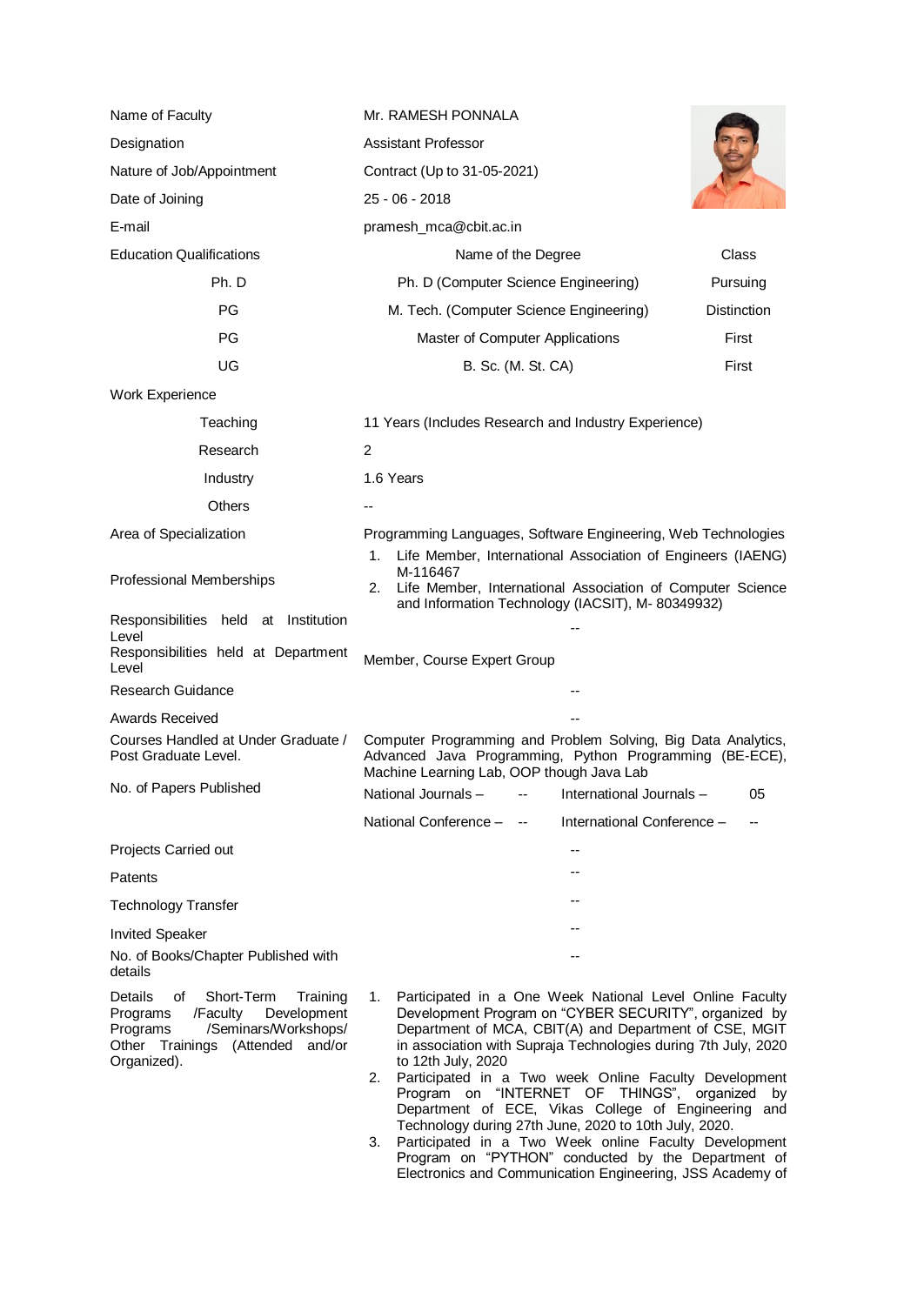Technical Education, Noida and Spoken Tutorial Project IIT Bombay funded by National Mission on Education through ICT, MHRD, Govt of India during 22nd June 2020 to 05th July 2020.

- 4. Participated in a 5 days Faculty Development Program "NATURAL LANGUAGE PROCESSING BEHIND DATA SCIENCE" presented by Codegnan IT solutions, in association with department of CSE, Bonam Venkata Chalamayya Institute of Technology & Science during 22nd June 2020 to 26th June 2020.
- 5. Participated and successfully completed Amrita Hebeon Online Webinar cum Workshop on "DATA SCIENCE USING PYTHON" for faculty members with the score of 100% using Microsoft Teams Platform organized by Amrita College of Engineering and Technology, Nagercoil and Hebeon Technologies, Hyderabad during 17th June 2020 to 25th June 2020.
- 6. Participated in Online workshop on "SOCIAL<br>RESPONSIBILITY AND COMMUNITY ENGAGEMENT" AND COMMUNITY ENGAGEMENT" conducted by Chaitanya Bharathi Institute of Technology and scored 93% in the Quiz conducted on 17th June 2020.
- 7. Participated in a 5 Days Online Faculty Development Programme on "PERL SCRIPTING" organized by the Department of Computer Science and Engineering, in association with Spoken Tutorial IIT-Bombay from 10th June to 14th June 2020
- 8. Participated in a One Week Online Faculty Development Programme on "PYTHON PROGRAMMING" organized by the Department of CSE, Govt. College for Women, Kolar, Karnataka in association with Spoken Tutorial, IIT Bombay (An Initiative of National Mission own Education through ICT, MHRD, Govt. of India) during 5th June 2020 to 11th June 2020
- 9. Successfully completed "Core Java Quiz" organized by department of CSE, JCEM during the period of 30th May 2020 to 08th June 2020.
- 10. Actively participated in a Webinar on "Data Science and Career Opportunities" organized by department of CSE, Hindu College of Engg. and Tech., Amaravathi on 06th June 2020.
- 11. Participated in a One Week Online Faculty Development Programme on "OUTCOME BASED EDUCATION AND NBA ACCREDITATION PROCESS -(UG)" organized by CBIT (A)- Hyderabad during 28th May, 2020 to 02nd June, 2020
- 12. Successfully completed "BIG DATA EMERGING TECHNOLOGIES", an online course authorized by Yonsei University and offered through Coursera in the month of June
- 2020<br>13. Successfully completed "INTRODUCTION TO HTML" by Coursera Project Network, in the month of June 2020
- 14. Successfully completed "MACHINE LEARNING" Course from Sololearn, June 2020
- 15. Successfully completed "APPLIED PLOTTING, CHARTING & DATA REPRESENTATION IN PYTHON", an online non-credit course authorized by University of Michigan and offered through Coursera in the month of June 2020
- 16. Successfully completed an Online Quiz with a score of 75% on "Bloom's Taxanomy", organized by department of Science and Humanities, MLR Institute of Technology and conducted on 31st May 2020.
- 17. Successfully completed "E-Quiz on PHP & MYSQL" organized by department of CSE, Indur Institute of Engg. & Tech., on 31st May 2020 with a score of 85%
- 18. Successfully completed Short Term Training Programme (STTP) on "RECENT TRENDS & APPLICATIONS OF MACHINE LEARNING & DEEP LEARNING ALGORITHMS IN INFORMATION TECHNOLOGY" organized by Dept. of IT, RAMRAO ADIK INSTITUTE OF TECHNOLOGY, NAVY MUMBAI during 25th May 2020 to 29th May 2020
- 19. Participated in a 5-Days National Level Online Faculty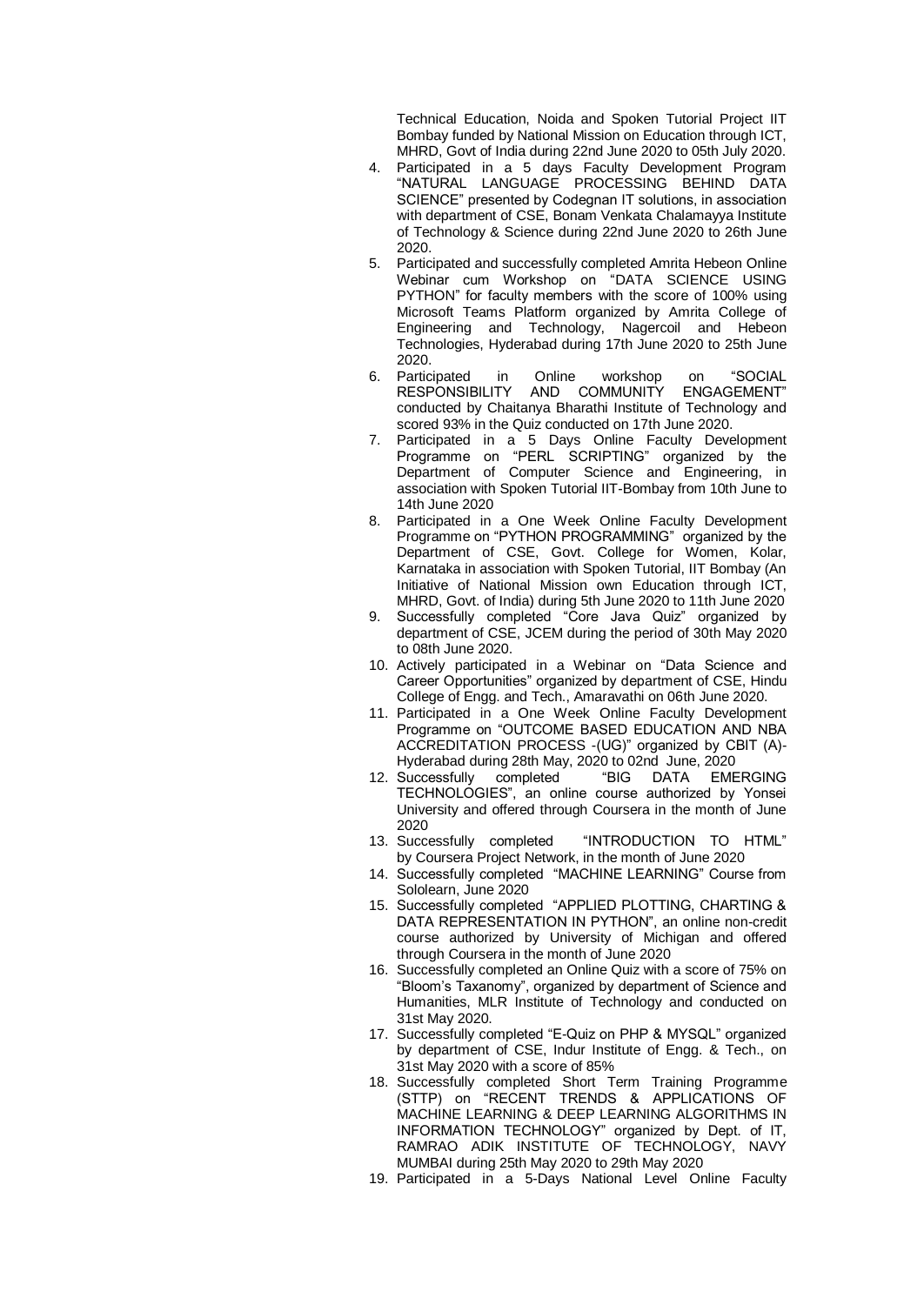Development Programme on "ARTFICIAL INTELLIGENCE" organized by Dept. of CSE, IT & MCA , CBIT (A)-Hyderabad in collaboration with Brain O-Vision India Pvt. Ltd. during 22nd - 26th May, 2020

- 20. A 3 days of video lectures and hands-on workshop through IIT Bombay BodhiTree platform on "EFFECTIVE AND EFFICIENT ONLINE TEACHING IN THE AGE OF CORONA, A HANDS ON WORKSHOP", attended the interaction session and successfully completed both pre and post workshop online activities organized by the Teaching Learning Centre (ICT) at IIT Bombay, funded by the Pandit Madan Mohan Malaviya National Mission on Teachers and Teaching (PMMMNMTT), MHRD, Govt. of India on 23 May 2020
- 21. Participated in a One Week Online Faculty Development Programme organized by Dept. of CSE & IT, St. Martin's Engineering College, Hyderabad in Association with Computer Society of India, Hyderabad on "BIG DATA TOOLS" during 18th May to 23rd May 2020
- 22. Participated in a One Week Online Faculty Development Programme organized by Dept. of CSE, JNTUH College of Engineering, Jagtial in association with Spoken Tutorial IIT-Bombay on "PHP & MySQL" during 18th May 2020 to 23rd May 2020
- 23. Participated in a 5- days Online Faculty Development Programme organized by Department of CSE, CMR Technical Campus, Hyderabad in collaboration with BlackBuck Engineers on "ARTIFICIAL INTELLIGENCE & MACHINE LEARNING" during 18th May, 2020 to 22nd May, 2020
- 24. Participated in IIC Online sessions conducted by Institution's Innovation Council (IIC) of MHRD's Innovation cell, New Delhi to promote Innovation, IPR, Entrepreneurship and Start-ups among HEIs from 28th April 2020 to 22nd May 2020 during COVID-19 nationwide lockdown. Participated in 14 sessions out of 17 total sessions.
- 25. Completed the "Faculty Awareness Programme on NBA to keep in touch with NBA Accreditation", organized by IQAC, PACE Institute of Technology and Sciences, Ongole on 16th May 2020.
- 26. Successfully completed "Faculty Awareness Program on NCAAC Accreditation" organized by RD's Shri Chhatrapati Shivajiraje College of Engineering, DhangaWadi, Pune, conducted an Online the period of 10th May 2020 to 15th May 2020.
- 27. Participated in a 5- days Online Faculty Development Programme organized by Indo Global Group of Colleges, New Chandigarh in Association with IIT Bombay Spoken Tutorial(An Initiative of National Mission own Education through ICT, MHRD, Govt. of India) on "R PROGRAMMING" during 27th April to 01st May 2020
- 28. Successfully completed "NEURAL NETWORKS AND DEEP LEARNING", an online course authorized by deeplearning.ai offered through Coursera in the month of May 2020
- 29. Successfully completed "INTRODUCTION TO DATA SCIENCE IN PYTHON", an online course authorized by University of Michigan and offered through Coursera in the month of May 2020
- 30. Successfully completed "PYTHON FOR EVERYBODY (SPECIALIZATION OF 5 COURSES)", an online course authorized by University of Michigan and offered through Coursera in the month of April- May 2020
- 31. Successfully completed a project based "MACHINE LEARNING USING PYTHON" course from Skyfi Labs (Learn Engineering Practically) in the month of May 2020
- 32. Participated in a One Week Faculty Development Programme on " [NBA ACCREDITATION AND TEACHING-LEARNING IN](https://onlinecourses.nptel.ac.in/noc20_ge11/course)  [ENGINEERING \(NATE\)"](https://onlinecourses.nptel.ac.in/noc20_ge11/course), Jan-April 2020, NPTEL-AICTE Online FDP Course (12 Week)